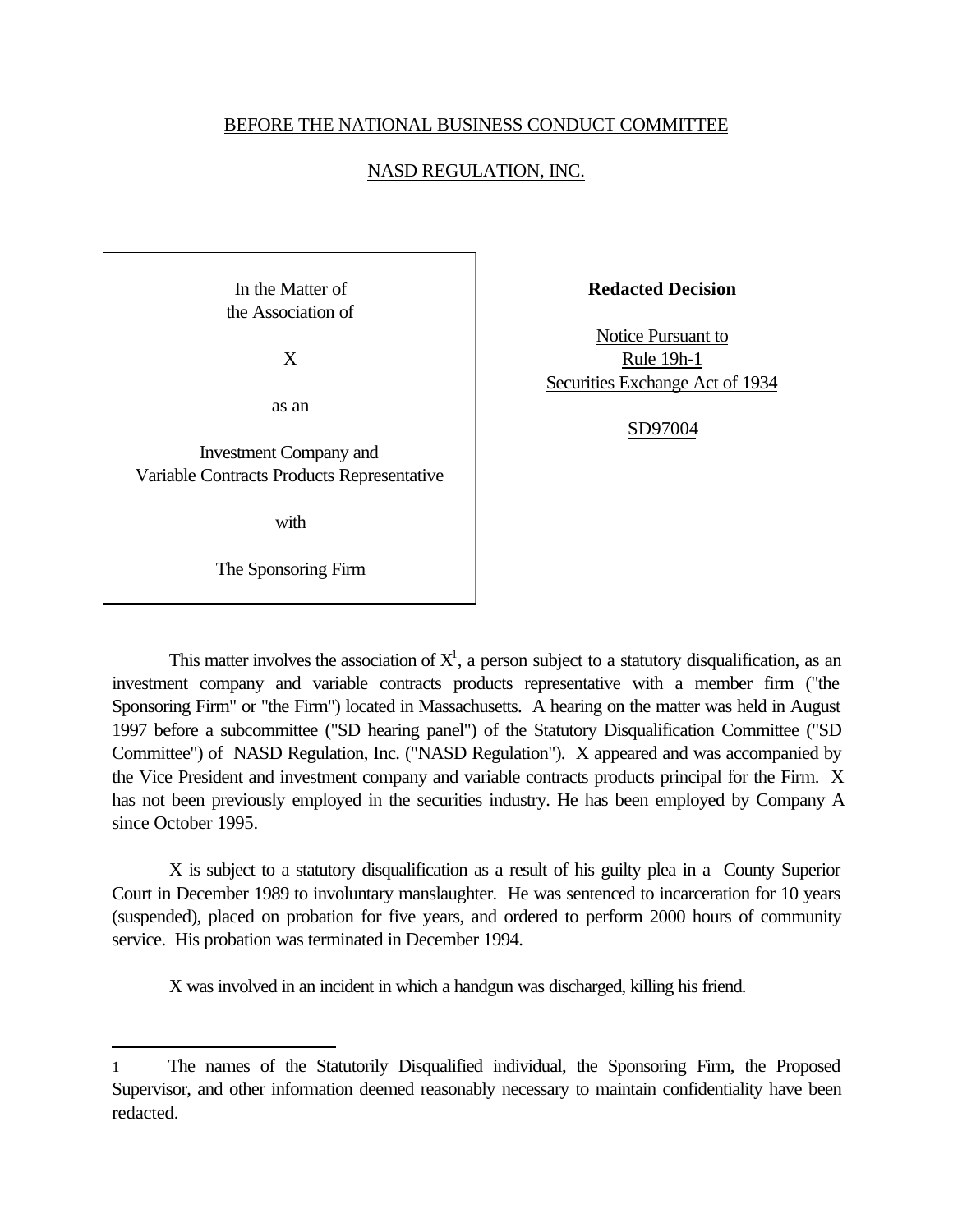X testified at the hearing as to his employment history since his disqualification. He stated that he was employed by Company A in October 1995 as a business service representative. In July 1996 he was promoted to a position in which he provides support services to top producing agents. His duties encompass fixed-annuity products only.

The Sponsoring Firm has been a member of the NASD since 1980 and is a distributor of variable annuity and variable life insurance products. The Firm employs 141 registered principals, 11 registered representatives and has no branch offices. The Firm proposes to employ X as an investment company and variable contracts products representative to work from the Sponsoring Firm's home office, which is located in Massachusetts. X will be supervised by the Vice President ("the Proposed Supervisor"). The Proposed Supervisor has been a registered investment company and variable contracts products principal since 1986 and has no disciplinary history. It is proposed that X's primary duties will be to engage in the wholesaling of variable annuity products to broker-dealers and their registered persons. He will have no direct customer contact.

At the hearing and in written submissions the Sponsoring Firm outlined the following supervisory plan:

- 1. The Proposed Supervisor and X will be located in the same office.
- 2. The Proposed Supervisor will monitor phone calls, and will seek feedback from brokers regarding X's presentations.

The Sponsoring Firm employs no other individuals who are subject to a statutory disqualification and no familial relationship exists between X and his proposed supervisor. The Firm was last examined in 1992, and that examination was filed without action.

After a careful review of the entire record in this matter, we conclude that the application of  $X$ to become associated with the Sponsoring Firm as an investment company and variable contracts products principal should be approved. We note that X's conviction was the result of a tragic incident, and his probation was terminated in 1994. He has been employed by the member Firm's parent insurance company since 1995 without incident, and his proposed supervisor has been a registered investment company and variable contracts principal for 11 years and has no disciplinary history. In addition, we note that X's activities will be limited to wholesaling variable annuity products to registered representatives of broker-dealers.

The NASD certifies that X meets all applicable qualification requirements for the proposed employment. The Firm is not a member of any other self-regulatory organization.